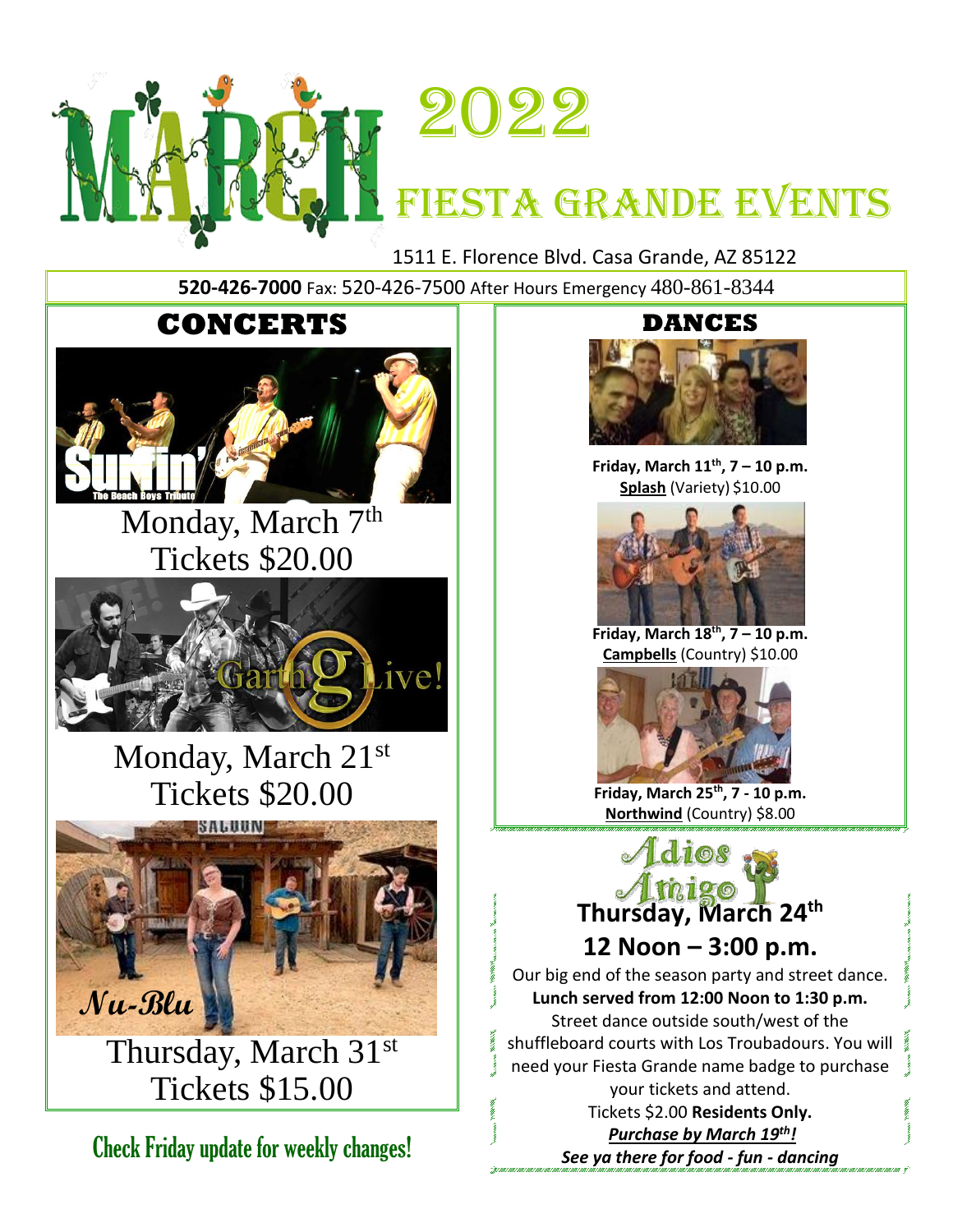### **MAIN OFFICE 520-426-7000**

**M-F 9:00 a.m. – 4:00 p.m**.

**Sat. 9:00 a.m. – 1:00 p.m. Sun. Closed ALL BUILDINGS OPEN**

#### **7 a.m. – 10 p.m**.

(Doors have panic bars, you can stay later, PLEASE TURN OFF LIGHTS AND FANS when you leave)

#### **BOTH LAUNDRIES & BATH HOUSE/SHOWERS**

### OPEN 24 HOURS

#### **ACTIVITY OFFICE**

M-F 9 a.m. – 4 p.m.

**TICKET AVAILABLE** 

**9 a.m. – 1 p.m.**

#### **NAME BADGE** *PLEASE WEAR YOUR NAME BADGE!*

Badges are a **MUST** all around Fiesta Grande. Even if volunteers or staff know you, your name badge is required at all activities and for service in the Business Office, the Activities Office, and the Mail Window.

#### **WEDNESDAY: DONUTS & ANNOUNCEMENTS**

The Donuts (**one per person**) will be served at 9 a.m. **Soffices**<br>Announcements will be made at 9:30 a.m. March 2<sup>nd</sup>, Coffee & Donuts Mr. & Mrs. Sampson March 9<sup>th</sup>, Coffee & Donuts – Quality Bumper March 16<sup>th</sup>, .25 Coffee & .75 Donuts March 23<sup>rd</sup>, Coffee & Donuts - Impressions Dental March 30<sup>th</sup>, .25 Coffee & .75 Donuts

### **C.A.R.E. RAFFLE**

**Starting Wednesday 2nd ,** The **CARE raffle tickets** will be available in the ballroom and through Activities **\$1.00** 



**each or 6 for \$5.00.** The drawing will be held on March 23rd. We have some very beautiful items this year. Do not miss out!! You need not be present to win.

#### **IOWA OMELETS ADOPT-A-FAMILY**



**Thursday, March 3 rd 8:00 a.m., 8:30 a.m., & 9:00 a.m. Tickets \$8.00**

Limited seating; get your tickets early. Menu consists of a two-egg omelet with your choice of additional

ingredients, then each omelet is cooked individually in a bag. Accompanied by special bread, a fruit cup, and coffee or tea. Bring your own table setting.

**Purchase Tickets at WED. Meeting or at Activities**

#### **FIESTA GRANDE DRAMA CLUB – Presents E RANSOM OF EMILY JANE**

### **Friday March 4th & Saturday March 5th 7:00 p.m. in Ballroom Tickets \$10.00**

#### **TWO PEAS IN POD FARMERS MARKET**

**Saturdays, 9:00 a.m. – 11:30 a.m. Set up across from Shuffleboards on** 



**corner.** Fresh vegetables, farm fresh eggs, local honey and artisan bread.



**IOWA POTLUCK**

**Sunday, March 6th 1:00 p.m. In Saguaro/Ocotillo**

The lunch will consist of Subway sandwiches, chips and a dessert. Please bring your own drink and \$5.00 per person payable at the door.

**Sign up outside by Ballroom doors by March 2nd!**

#### **CARD SALE**

**Monday, March 7th , 9:00 a.m. – 1:00 p.m.**

**In Ballroom Shop - Save - Smile**

New Name Brand Greeting Cards, Gift Bags, Gift Wrap, Tissue, Ribbon & Scentsy Wickless Candles.



#### **NEW RESIDENTS COFFEE**

**Tuesday, March 8 th, at 9:00 a.m. in Ballroom**



about all the great things that will be happening this coming season and meet other new residents. **Sign up outside by Ballroom doors**

#### **MEMORIAL SERVICE FOR ROSALIE NUTE**

**Tuesday, March 8th, 2:00 p.m. In the Ballroom**

A beloved, longtime resident of Fiesta Grande.





**Thursday, March 10th, 5:00 p.m. Doors open 4:30 p.m. POTATO BAR with all the toppings**. **I (Shirley) CAN BE BOUGHT** to allow your table to go 1st, 2nd, 3rd, etc. **Tickets are \$10.00** and can be

purchased at Activities. Bring your own silverware and beverage, everything else will be provided. Limited to 150. Also bring \$5.00 to buy a poker hand.

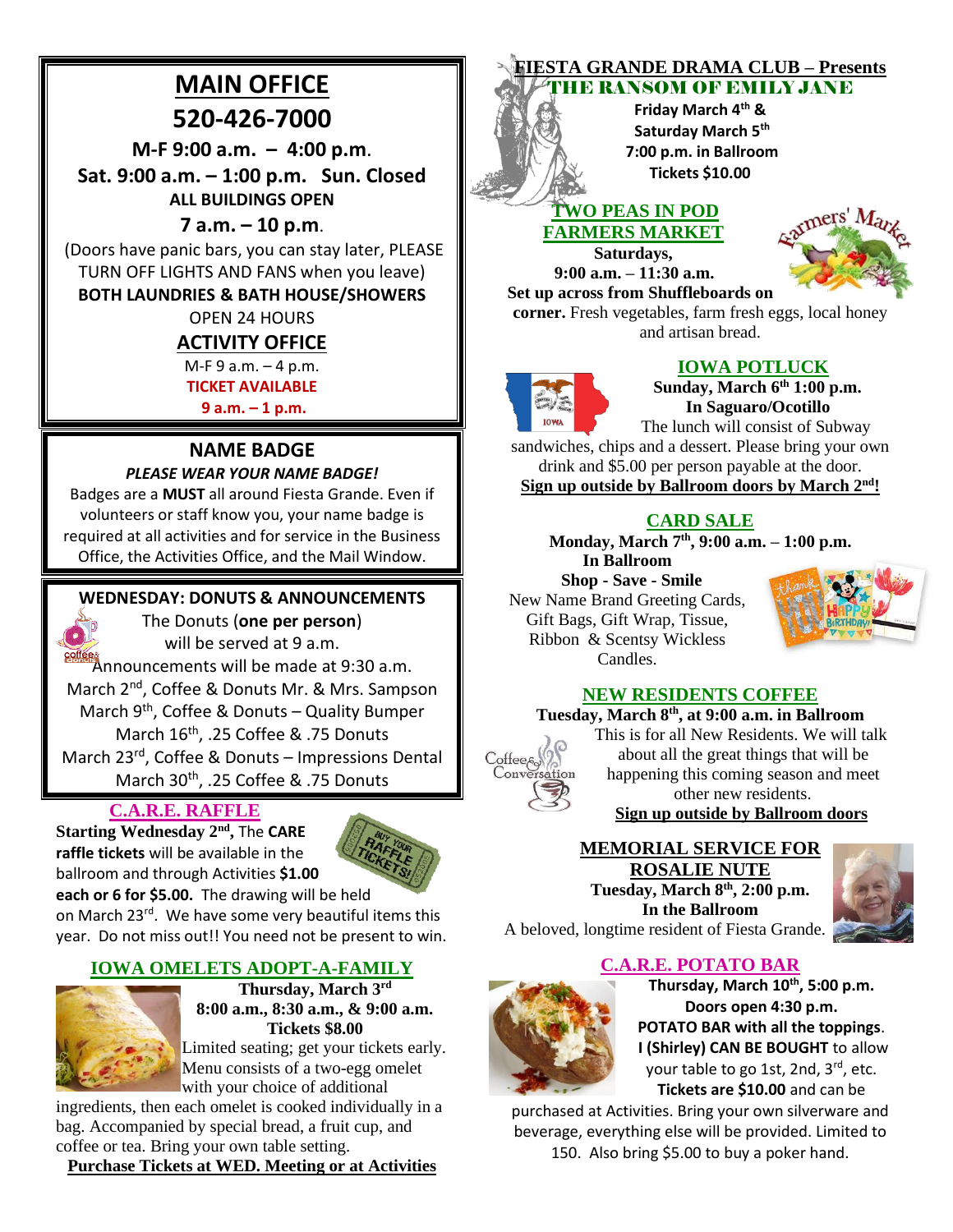

#### **STORY OF THE SONG "Wow, What a Band"**

**Sunday, March 13th , 1:00 p.m.**

DJ Joe will discuss different aspects of songs. How they were written, how certain artists came to record them, etc.

#### **CRAFT VENDOR SALE**

**Monday, March 14th 9:00 a.m. – Noon** endor BREAKFAST SWEETS & Show GOURMET HOT DOGS, W/CHIPS AND SODA. by **C.A.R.E!**

(Cancer Assistance Really Exists) 100 perce[nt](https://www.google.com/url?sa=i&rct=j&q=&esrc=s&source=images&cd=&ved=2ahUKEwisl5iq-6LgAhVTHDQIHX3PARgQjRx6BAgBEAU&url=https://clipartix.com/soda-clipart/&psig=AOvVaw0EMPji-APakjsUDoNqD4Ry&ust=1549400095272514)  of our proceeds will once again go to Alliance Cancer Support Center of Arizona and are distributed to those in need here in Casa Grande. If you would



like to be a vendor, please see Brenda, the Activity **Director** 

#### **INTERNATIONAL WILDLIFE MUSEUM TAG ALONG TRIP**



### **Thursday March 17, 10:00 a.m.**

**Meet at La Casa Parking lot to drive down to Tucson**

Questions Contact Carol Kaarbo #375

**Sign up outside by Ballroom doors**

#### **ST. PATRICKS DAY CART PARADE**



**Thursday, March 17th at 3:00 p.m. Line up in La Casa Parking Lot** We are all a little Irish on St. Patrick's Day so decorate your Golf Cart, Bike, and yourself and join us as we parade around the parkt o show off our fun spirit.

#### **LINE DANCE PARTY**

**Saturday, March 19th \$5.00 5:30 – 6:30 Potluck, Bring Dish to Share 6:30 – 9:00 nonstop dancing** All dance levels with walk through of each dance led by Betty. **Sign up outside by Ballroom doors**



#### **C.A.R.E. CANCER WALK**

**Saturday, March 26th 6:00 p.m. till 10:00 p.m.**

Once again, this year, we will be walking in the park. We will start at 6:00 pm beginning with survivors and caregivers. We will walk till 10:00 pm to the music of Broadway Joe.

Please come join us if you can. If not come and cheer us along. There will be water and snacks (not snakes) provided. Luminaries and memorials will be available by donation only on Wednesdays and at the Vendor Sale. Luminaries will be displayed during our Walk in the Park.

#### **UPDATING MEDICAL EQUIPMENT LIST**



Sandra Willoughby (307) 214-4082 Is updating the list of Medical equipment that people have and are willing to loan

out. If you have equipment, please call her to add or confirm the equipment you have. You must store it, as unfortunately, we do not have storage space.

#### **THANK YOU from ADOPT A FAMILY**

We give thanks for the people who donated items and to all the volunteers who gave of their hearts, time, and strength to organize and conduct the



"patio sale". This money will be used for providing food to needy families at Mesquite Elementary School. Also providing underwear & socks and shoes for children. The total collected is \$939.01. Adopt A Family.



#### **ALL ACTIVITIES & CLUB 2022-2023 LEADER & SPACE INFO NEEDED**

Please stop in the Activity Office and

pick up the **Activity Information & Space Request Form** to ensure all info is accurate. This include; Motorcycle Club, Hiking, Pickleball, ATV Club, Softball, and all other groups.

• Please provide the updated contact information for officers and contacts for next season by **3/31**

- Room Reservations need to be requested by **3/31**
- For each activity we need start and end dates for the calendar. Due **3/31**

• Events that you plan to do next season need to be scheduled by **3/31**

#### **LEAVING FOR BACK HOME**



- **Remember to stop in and check out at the Office**
- **You must fill out a Hold Mail or Forward Mail Card**
- **Make plans for Summer care for home and yard (you are responsible for your yard (weed control) even when you are not here).**